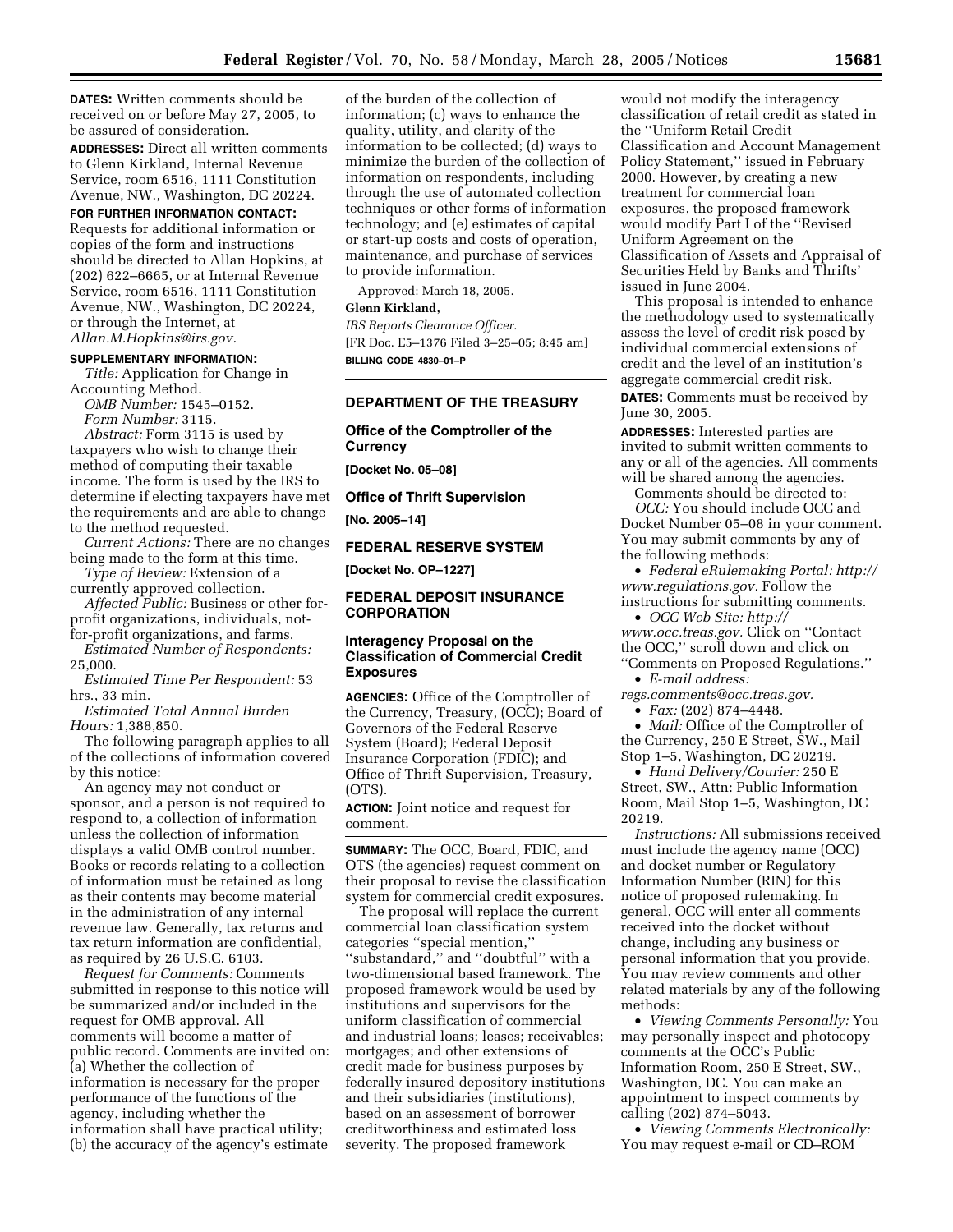copies of comments that the OCC has received by contacting the OCC's Public Information Room at *regs.comments@occ.treas.gov.*

• *Docket:* You may also request available background documents and project summaries using the methods described above.

*Board:* You may submit comments, identified by Docket Number OP–1227, by any of the following methods:

• *Agency Web Site: http:// www.federalreserve.gov.* Follow the instructions for submitting comments on the *http://www.federalreserve.gov/ generalinfo/foia/ProposedRegs.cfm.*

• *Federal eRulemaking Portal: http:// www.regulations.gov.* Follow the instructions for submitting comments. • *E-mail:*

*regs.comments@federalreserve.gov.* Include docket number in the subject line of the message.

• *FAX:* 202–452–3819 or 202–452– 3102.

• *Mail:* Jennifer J. Johnson, Secretary, Board of Governors of the Federal Reserve System, 20th Street and Constitution Avenue, NW., Washington, DC 20551.

All public comments are available from the Board's Web site at *http:// www.federalreserve.gov/generalinfo/ foia/ProposedRegs.cfm* as submitted, except as necessary for technical reasons. Accordingly, your comments will not be edited to remove any identifying or contact information. Public comments may also be viewed electronically or in paper in Room MP– 500 of the Board's Martin Building (20th and C Streets, N.W.) between 9 a.m. and 5 p.m. on weekdays.

*FDIC:* You may submit comments by any of the following methods:

• *Agency Web Site: http:// www.fdic.gov/regulations/laws/federal/ propose.html.* Follow instructions for submitting comments on the Agency Web site.

• *E-mail: Comments@FDIC.gov.*

• *Mail:* Robert E. Feldman, Executive Secretary, Attention: Comments, Federal Deposit Insurance Corporation, 550 17th Street, NW., Washington, DC 20429.

• *Hand Delivery/Courier:* Guard station at the rear of the 550 17th Street Building (located on F Street) on business days between 7 a.m. and 5 p.m.

Instructions: All comments received will be posted without change to *http://www.fdic.gov/regulations/laws/ federal/propose.html* including any personal information provided.

*OTS:* You may submit comments, identified by No. 2005–14, by any of the following methods:

• *Federal eRulemaking Portal: http:// www.regulations.gov.* Follow the instructions for submitting comments.

• *E-mail:*

*regs.comments@ots.treas.gov.* Please include No. 2005–14 in the subject line of the message, and include your name and telephone number in the message.

• *Fax:* (202) 906–6518.

• *Mail:* Regulation Comments, Chief Counsel's Office, Office of Thrift Supervision, 1700 G Street, NW., Washington, DC 20552, Attention: No. 2005–14.

• *Hand Delivery/Courier:* Guard's Desk, East Lobby Entrance, 1700 G Street, NW., from 9 a.m. to 4 p.m. on business days, Attention: Regulation Comments, Chief Counsel's Office, Attention: No. 2005–14.

*Instructions:* All submissions received must include the agency name and document number or Regulatory Information Number (RIN) for this notice. All comments received will be posted without change to *http:// www.ots.treas.gov/*

*pagehtml.cfm?catNumber=67&an=1,* including any personal information provided.

*Docket:* For access to the docket to read background documents or comments received, go to *http:// www.ots.treas.gov/ pagehtml.cfm?catNumber=67&an=1.* In addition, you may inspect comments at the Public Reading Room, 1700 G Street, NW., by appointment. To make an appointment for access, call (202) 906– 5922, send an e-mail to *public.info@ots.treas.gov,* or send a facsimile transmission to (202) 906– 7755. (Prior notice identifying the materials you will be requesting will assist us in serving you.) We schedule appointments on business days between 10 a.m. and 4 p.m. In most cases, appointments will be available the next business day following the date we receive a request.

## **FOR FURTHER INFORMATION CONTACT:**

*OCC:* Daniel Bailey, National Bank Examiner, Credit Risk Division, (202) 874–5170, Office of the Comptroller of the Currency, 250 E Street, SW., Washington, DC 20219.

*Board:* Robert Walker, Senior Supervisory Financial Analyst, Credit Risk, (202) 452–3429, Division of Banking Supervision and Regulation, Board of Governors of the Federal Reserve System. For the hearing impaired only, Telecommunication Device for the Deaf (TDD), (202) 263– 4869, Board of Governors of the Federal Reserve System, 20th and C Streets NW., Washington, DC 20551.

*FDIC:* Kenyon Kilber, Senior Examination Specialist, (202) 898–8935, Division of Supervision and Consumer Protection, Federal Deposit Insurance

Corporation, 550 17th Street. NW., Washington, DC 20429.

*OTS:* William J. Magrini, Senior Project Manager, (202) 906–5744, Supervision Policy, Office of Thrift Supervision, 1700 G Street, NW., Washington, DC 20552.

## **SUPPLEMENTARY INFORMATION:**

## **Background Information**

The Uniform Agreement on the Classification of Assets and Appraisal of Securities Held by Banks (current classification system 1) was originally issued in 1938. The current classification system was revised in 1949, again in 1979,<sup>2</sup> and most recently in 2004. Separately in 1993, the agencies adopted a common definition of the special mention rating. The current classification system is used by both regulators and institutions to measure the level of credit risk in commercial loan portfolios, benchmark credit risk across institutions, assess the adequacy of an institution's capital and allowance for loan and lease losses (ALLL), and evaluate an institution's ability to accurately identify and evaluate the level of credit risk posed by commercial exposures.

The current classification system focuses primarily on borrower weaknesses and the possibility of loss without specifying how factors that mitigate the loss, such as collateral and guarantees, should be considered in the

Substandard: A ''substandard'' asset is inadequately protected by the current sound worth and paying capacity of the obligor or by the collateral pledged, if any. Assets so classified must have a well-defined weakness, or weaknesses that jeopardize the liquidation of the debt. They are characterized by the distinct possibility that the institution will sustain some loss if the deficiencies are not corrected.

Doubtful: An asset classified ''doubtful'' has all the weaknesses inherent in one classified substandard with the added characteristic that the weaknesses make collection or liquidation in full, on the basis of currently known facts, conditions, and values, highly questionable and improbable.

Loss: An asset classified ''loss'' is considered uncollectible, and of such little value that its continuance on the books is not warranted. This classification does not mean that the asset has absolutely no recovery or salvage value, but rather it is not practical or desirable to defer writing off this basically worthless asset event though partial recovery may be affected in the future.

2The Federal Home Loan Bank Board, the predecessor of the OTS, adopted the Uniform Agreement in 1987.

<sup>&</sup>lt;sup>1</sup>The supervisory categories currently used by the agencies are:

Special Mention: A ''special mention'' asset has potential weaknesses that deserve management's close attention. If left uncorrected, these potential weaknesses may result in deterioration of the repayment prospects for the asset or in the institution's credit position at some future date. Special mention assets are not adversely classified and do not expose an institution to sufficient risk to warrant adverse classification.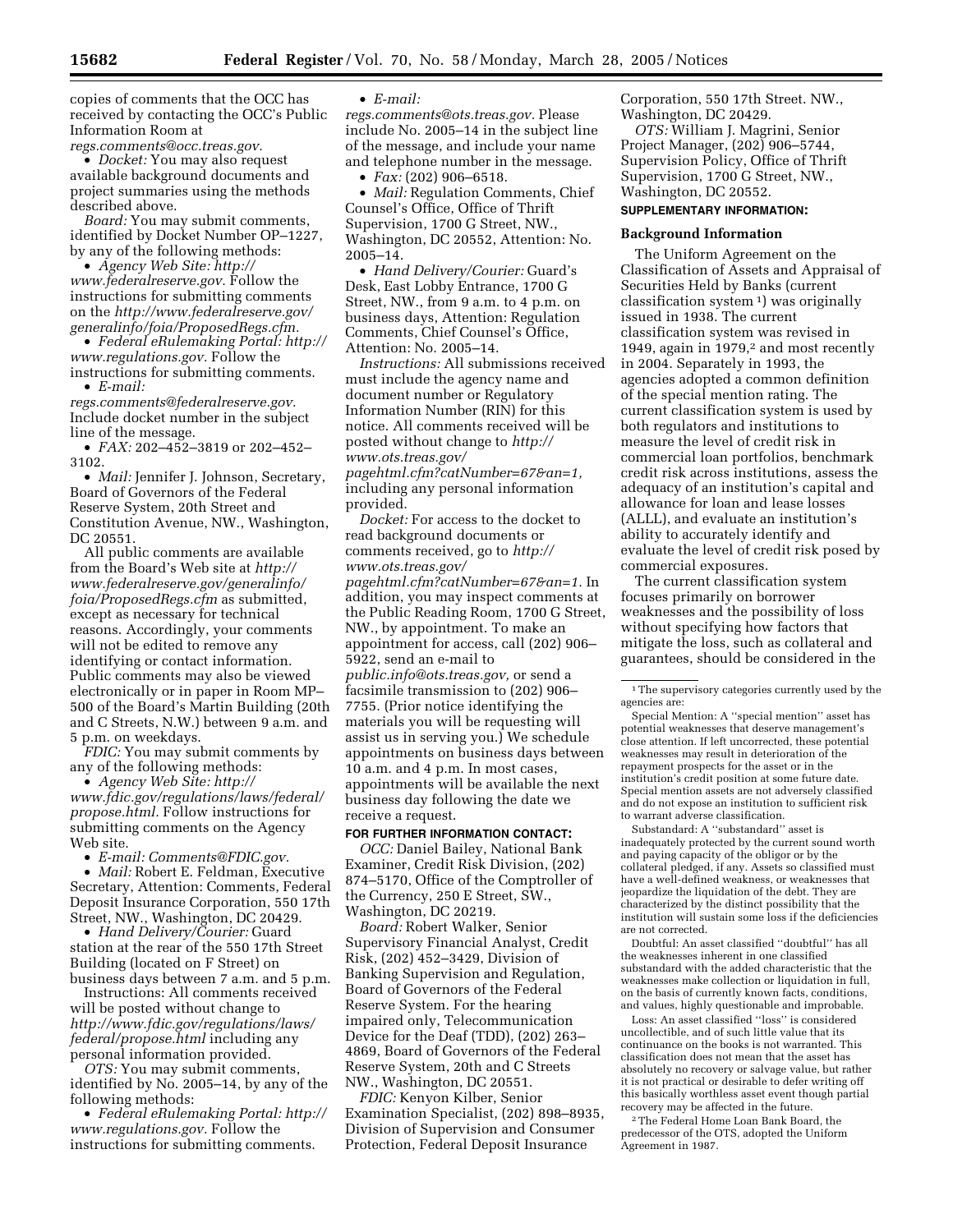rating assignment. This has led to differing applications of the current classification system by institutions and the agencies.

Under the current classification system, rating differences between an institution and its supervisor commonly arise when, despite a borrower's welldefined credit weaknesses, risk mitigants such as collateral and the facility's structure reduce the institution's risk of incurring a loss. The current classification system does not adequately address how, when rating an asset, to reconcile the risk of the borrower's default with the estimated loss severity of the particular facility. As a result, the system dictates that transactions with significantly different levels of expected loss receive the same rating. This limits the effectiveness of the current classification system in measuring an institution's credit risk exposure.

To address these limitations, the agencies are proposing a twodimensional rating framework (proposed framework) that considers a borrower's capacity to meet its debt obligations separately from the facility characteristics that influence loss severity. By differentiating between these two factors, a more precise measure of an institution's level of credit risk is achieved.

The proposal includes three borrower rating categories, ''marginal,'' ''weak'' and ''default.'' Facility ratings would be required only for those borrowers rated default (i.e. borrowers with a facility placed on nonaccrual or fully or partially charged off). Typically, this is a very small proportion of all commercial exposures. For borrowers not rated default, institutions would have the option of assigning the facility ratings as discussed in the proposed framework.

The agencies believe that this flexibility will allow institutions with both one-dimensional and twodimensional internal risk rating systems to adopt the proposed framework. Under the current classification system, institutions with two-dimensional internal credit rating systems have encountered problems translating their internal ratings into the supervisory categories.

The agencies also propose to adopt common definitions for the ''criticized'' and ''classified'' asset quality benchmarks.

In this proposed framework, the agencies have sought to minimize complexity and supervisory burden. The agencies believe that the proposed framework attains these goals and that

institutions of all sizes will be able to apply the approach.

The proposed framework aligns the determination of a facility's accrual status, partial charge-off and ALL treatment with the rating assignment process. The current framework does not provide a link between these important determinations and a facility's assignment to a supervisory category. The proposed framework leverages off many determinations and estimates management must already make to comply with generally accepted accounting principles (GAAP). As a result, financial institutions should benefit from a more efficient assessment process and improved clarity.

This proposed framework, if adopted, would apply to all regulated financial institutions and their operating subsidiaries supervised by the agencies. Institutions will be provided transition time to become familiar with the proposal and to implement the framework for their commercial loan portfolios. In addition, the agencies will need to review the existing classification guidance for specialized lending activities, such as commercial real estate lending, to reflect the proposed rating framework. The text of the proposed framework statement follows below.

# **Uniform Agreement on the Classification of Commercial Credit Exposures**

This agreement applies to the assessment of all commercial credit exposures both on and off an institution's balance sheet. An institution's management is encouraged to differentiate borrowers and facilities beyond the requirements of this framework by developing its own risk rating system. Institutions may incorporate this framework into their internal risk rating systems or, alternatively, they may map their internal rating system into the supervisory framework. Note that this framework does not apply to commercial credit exposures in the form of securities.

The framework is built upon two distinct ratings:

• Borrower<sup>3</sup> rating—rates the borrower's capacity to meet financial obligations.

• Facility rating—rates a facility's estimated loss severity.

When combined, these two ratings determine whether the exposure will be a ''criticized'' or ''classified'' asset, as

those asset quality benchmarks are defined.

## **Borrower Ratings**

#### Marginal

A ''marginal'' borrower exhibits material negative financial trends due to company-specific or systemic conditions. If these potential weaknesses are not mitigated, they threaten the borrower's capacity to meet its debt obligations. Marginal borrowers still demonstrate sufficient financial flexibility to react to and positively address the root cause of the adverse financial trends without significant deviations from their current business strategy. Their potential weaknesses deserve institution management's close attention and warrant enhanced monitoring.

A marginal borrower exhibits potential weaknesses, which may, if not checked or corrected, negatively affect the borrower's financial capacity and threaten its ability to fulfill its debt obligations.

The existence of adverse economic or market conditions that are likely to affect the borrower's future financial capacity may support a ''marginal'' borrower rating. An adverse trend in the borrower's operations or balance sheet, which has not reached a point where default is likely, may warrant a ''marginal'' borrower rating. The rating should also be used for borrowers that have made significant progress in resolving their financial weaknesses but still exhibit characteristics inconsistent with a "pass" rating.

# Weak

A ''weak'' borrower does not possess the current sound worth and payment capacity of a creditworthy borrower. Borrowers rated weak exhibit welldefined credit weaknesses that jeopardize their continued performance. The weaknesses are of a severity that the distinct possibility of the borrower defaulting exists.

Borrowers included in this category are those with weaknesses that are beyond the requirements of routine lender oversight. These weaknesses affect the ability of the borrower to fulfill its obligations. Weak borrowers exhibit adverse trends in their operations or balance sheets of a severity that makes it questionable that they will be able to fulfill their obligations, thus making default likely. Illustrative adverse conditions that may warrant a borrower rating of ''weak'' include an insufficient level of cash flow compared to debt service needs; a highly leveraged balance sheet; a loss of

<sup>3</sup>Borrower means any obligor or counterparty in a credit exposure, both on and off the balance sheet.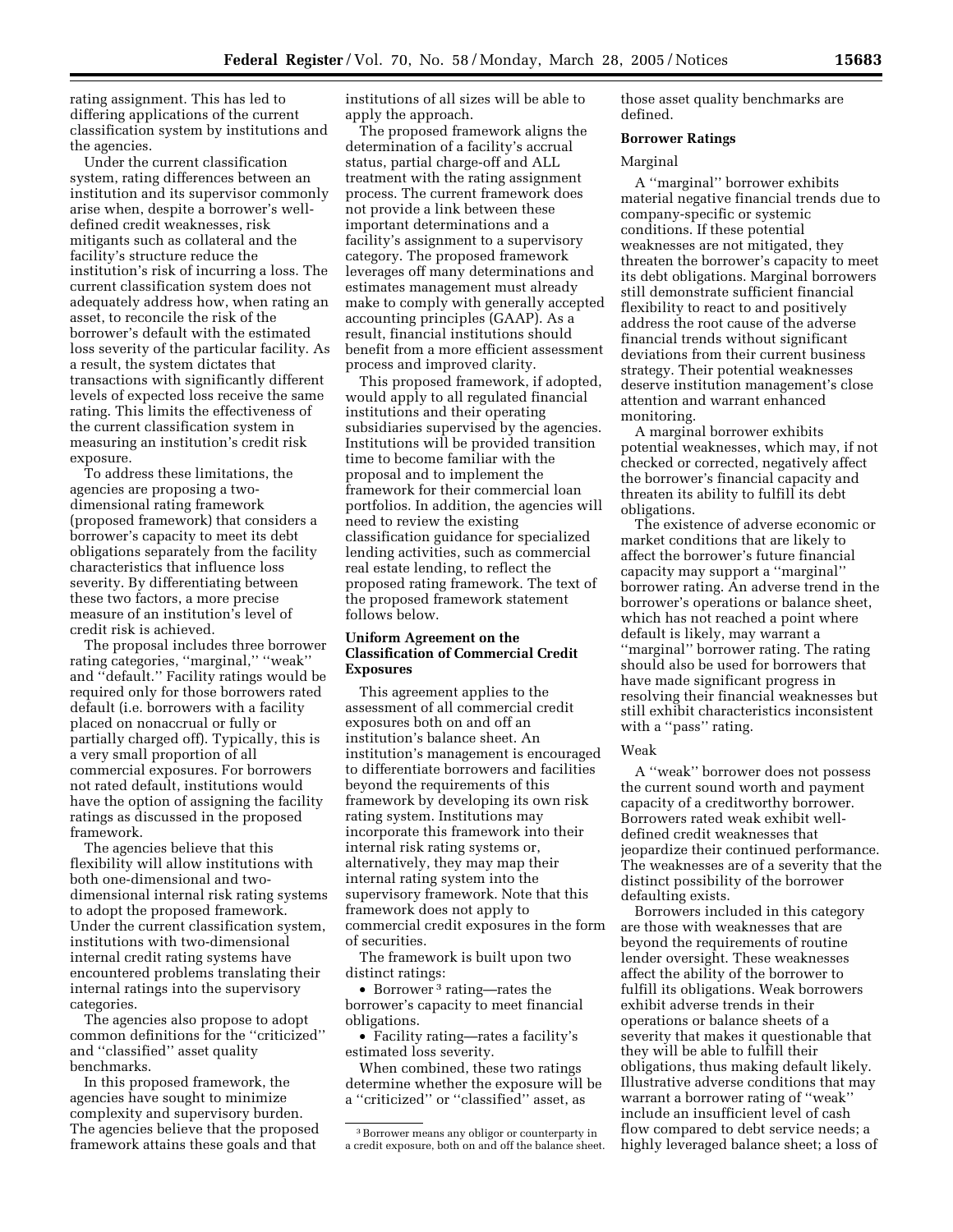access to the capital markets; adverse industry and/or economic conditions that the borrower is poorly positioned to withstand; or a substantial deterioration in the borrower's operating margins. A ''weak'' rating is inappropriate for any borrower that meets the conditions described in the definition of a "default" rating.

# Default

A borrower is rated ''default'' when one or more of the institution's material 4 credit exposures to the borrower satisfies one of the following conditions:

(1) the supervisory reporting definition of non-accrual,<sup>5</sup> or

(2) the institution has made a full or partial charge-off or write-down for credit-related reasons or determined that an exposure is impaired for creditrelated reasons.

Borrowers rated ''default'' may be upgraded if they have met their contractual debt service requirements for six consecutive months and their financial condition supports management's assessment that they will recover their recorded book value(s) in full.

## *Facility Ratings*

Facilities to borrowers with a rating of default must be further differentiated based upon their estimated loss severity. The framework contains additional applications of facility ratings; however, institutions may choose not to utilize them. An institution can estimate how severe losses may be for either individual loans or pooled loans (provided the pooled transactions have similar risk characteristics), mirroring the institution's allowance for loan and lease losses (ALLL) methodologies. Institutions may use their ALLL impairment analysis as a basis for their loss severity estimates.

The four facility ratings are:

5An asset should be reported as being in nonaccrual status if (1) it is being maintained on a cash basis because of deterioration in the financial condition of the borrower, (2) payment in full of principal and interest is not expected, or (3) principal or interest has been in default for a period of 90 days or more unless the asset is both well secured and in the process of collection.

| Loss severity<br>category | Loss severity estimate                                  |
|---------------------------|---------------------------------------------------------|
| Remote Risk of<br>Loss.   | $0\%$ .                                                 |
| Low                       | $\epsilon$ =5% of recorded invest-<br>ment <sup>6</sup> |
| Moderate                  | $>5\%$ and $\lt$ =30% of re-<br>corded investment.      |
| High<br>.                 | >30% of recorded invest-<br>ment.                       |

6 Recorded investment means the exposure amount reported on the financial institution's balance sheet per the Call Report or Thrift Financial Report instructions.

#### Remote Risk of Loss

Management has the option to expand the use of the ''remote risk of loss'' facility rating to borrowers rated ''marginal'' and ''weak.'' Facilities or portions of facilities that represent a remote risk of loss include those secured by cash, marketable securities, commodities, or livestock. In the event of the borrower's contractual default, management must be capable of liquidating the collateral and applying the funds against the facility's balance. The balance reflected in this category should be adequately margined to reflect fluctuations in the collateral's market price.

Loans for the purpose of financing production expenses associated with agricultural crops may be rated ''remote risk of loss'' if management can demonstrate that the loan will be selfliquidating at the end of the production cycle. That is, based upon current estimates of yields and market prices for the crops securing the loan, the borrower should be expected to yield sufficient cash from the sale to repay the loan in full.

Facilities guaranteed by the U.S. government or a government-sponsored entity (GSE) that have a high investment grade external rating might be included in this category. If the guaranty is conditional, the ''remote risk of loss'' rating should be used only when the institution can satisfy the conditions and qualify for payment under the terms of the guaranty.

Asset-based lending facilities may be rated ''remote risk of loss'' only if certain criteria are met, as described below (see ''Treatment of Asset-Based Lending Activities.'')

## Low Loss Severity

The ''low loss severity'' rating applies to exposures to borrowers rated default. Loss severity is estimated to be 5 percent or less of the institution's recorded investment. Asset-based lending facilities to Weak borrowers may be rated ''low loss severity'' only if certain criteria are met, as described

below (see ''Treatment of Asset-Based Lending Activities.'')

### Moderate Loss Severity

The ''moderate loss severity'' rating only applies to exposures to borrowers rated default. Loss severity is estimated to be greater than 5 percent and at most 30 percent of the institution's recorded investment. Recovery in full is not likely.

## High Loss Severity

The ''high loss severity'' rating only applies to exposures to borrowers rated default. Loss severity is estimated to be greater than 30 percent of the institution's recorded investment. Recovery in full is not likely.

## Loss

Assets rated ''loss'' are considered uncollectible and of such little value that their continuance on the institution's balance sheet is not warranted. This rating does not mean that the asset has absolutely no recovery or salvage value (it may indeed have some fractional future value), but rather that it is not practical or desirable to defer writing off this basically worthless asset.

Portions of facilities rated ''low loss severity'' and ''moderate loss severity'' must be rated loss when they satisfy this definition. Entire facilities or portions thereof rated ''high loss severity'' must be rated loss if they satisfy the definition. Balances rated loss are charged off and netted from the facility's balance and the institution's loss severity estimate must be updated to reflect the uncertainty in collecting the remaining recorded investment.

A loss rating for an exposure does not imply that the institution has no prospects to recover the amount charged off. However, institutions should not maintain an asset or a portion thereof on their balance sheet if realizing its value would require long-term litigation or other lengthy recovery efforts. A facility should be partially rated ''loss'' if there is a remote prospect of collecting a portion of the facility's balance. When the collectibility of the loan becomes highly questionable, it should be charged off or written down to a balance equal to a conservative estimate of its net realizable value under a realistic workout strategy. When access to the collateral is impeded, regardless of the collateral's value, the institution's management should carefully consider whether the facility should remain a bankable asset. Furthermore, institutions need to recognize losses in the period in which the asset is identified as uncollectible.

<sup>4</sup>The materiality of credit exposures is measured relative to the institution's overall exposure to the borrower. Charge-offs and write-downs on material credit exposures include credit-related write-downs on securities of distressed borrowers for other than temporary impairment, as well as material writedowns on exposures to distressed borrowers that are sold or transferred to held-for-sale, the trading account, or other reporting categories.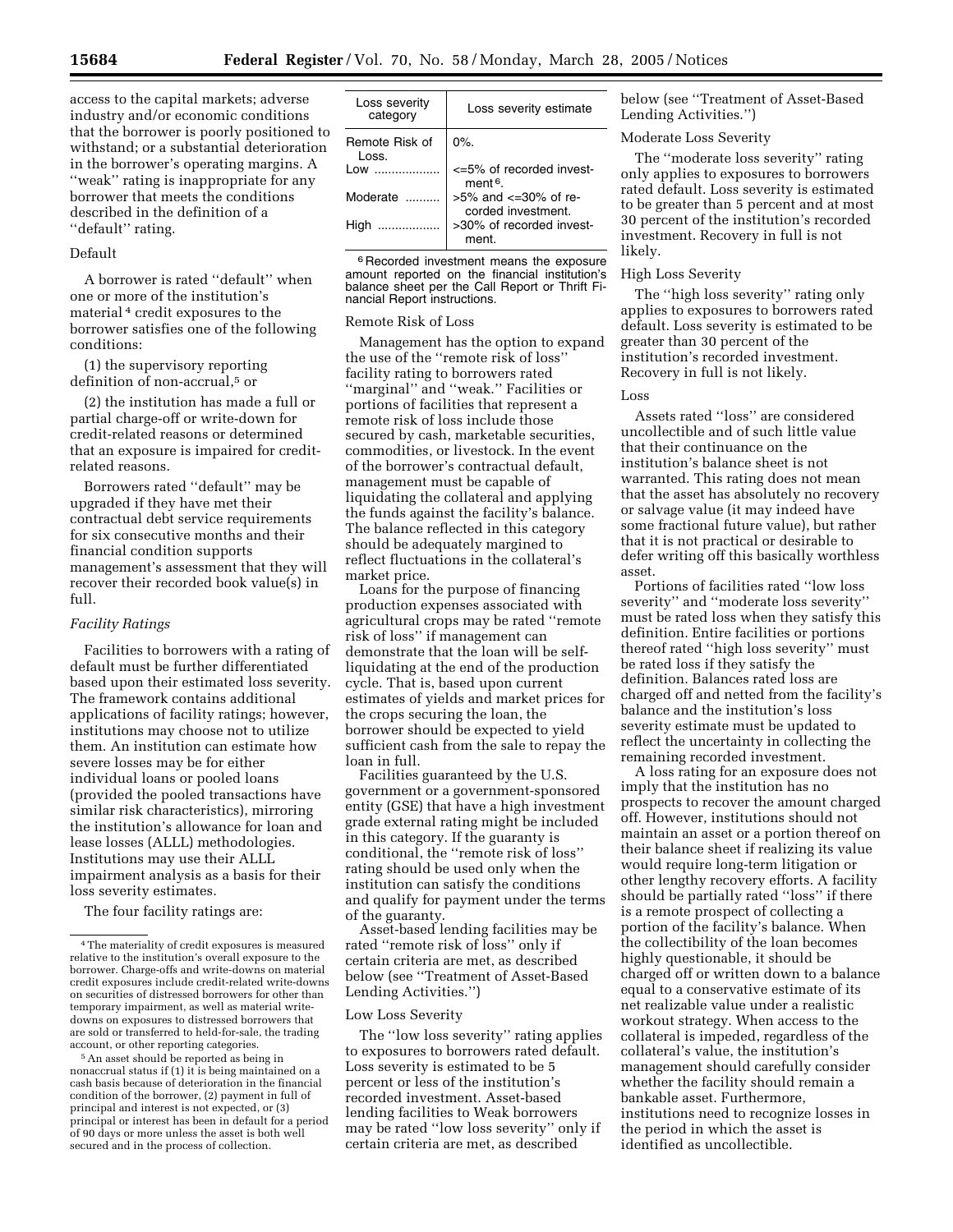Treatment of Asset-Based Lending Facilities

Institutions with asset-based lending (ABL) activities can utilize the following facility ratings for qualifying exposures; however, this treatment is not required. Some ABL facilities, including some debtor-in-possession (DIP) loans, may be included in the ''remote risk of loss'' category if they are well-secured by highly liquid collateral and the institution exercises strong controls over the collateral and the facility. ABL facilities secured by accounts receivable or other collateral that readily generates sufficient cash to repay the loan may be included in this category. In addition, the institution must have dominion over the cash generated from the conversion of collateral, prudent advance rates, strong monitoring controls, such as frequent borrowing base audits, and the expertise to liquidate sufficient collateral to repay the loan. Facilities that do not possess these characteristics are excluded from the category.

ABL facilities and the lending institution must meet certain characteristics for the exposure to be rated ''remote risk of loss.''

- Convertibility
	- —Institution is able to liquidate the collateral within 90 days of the borrower's contractual default.
	- —Collateral is readily convertible to cash.
- Coverage
	- —Loan is substantially overcollateralized such that full recovery of the exposure is expected.
	- —Collateral has been valued within 60 days.
- Control
	- —Collateral is under the institution's control.
	- —Active lender management and credit administration can mitigate all loss through disbursement practices and collateral controls.

For ABL facilities whose borrower is rated weak, management may assign the ''low loss severity'' rating if the conditions set forth below are satisfied:

- Convertibility
	- —Institution is able to liquidate collateral within 180 days of the borrower's contractual default.
	- —Substantial amount of the collateral is self-liquidating or marketable.
- Coverage —Loss severity is estimated to be 5 percent or less.
	- —Collateral has been valued within 60 days.
- Control
	- —Collateral is under the institution's control.

—Active lender management and credit administration can minimize loss through disbursement practices and collateral controls.

The institution's ABL controls and capabilities are the same as those described in the ''remote risk of loss'' description above. This category simply lengthens the period it would likely take the institution to liquidate the collateral from 90 days to 180 days and increases the loss severity estimate from full recovery of the exposure to 5 percent or less.

*Commercial Credit Risk Benchmarks:* Criticized Assets = All loans to borrowers rated marginal, excluding those facilities, or portions thereof, rated ''remote risk of loss''

## plus

ABL transactions to borrowers rated weak, if they satisfy the ''low loss severity'' definition.

Classified Assets = All loans to borrowers rated default, excluding those facilities, or portions thereof, rated ''remote risk of loss''

### plus

All loans to borrowers rated weak, excluding those facilities, or portions thereof, rated ''remote risk of loss'' and ABL transactions rated ''low loss severity."

When calculating a financial institution's criticized and classified assets, the institution's recorded investment plus any undrawn commitment that is reported on the institution's Call Report or Thrift Financial Report is included in the total, excluding any balances rated ''remote risk of loss.'' In the cases of lines of credit with borrowing bases or any other contractual restrictions that prevent the borrower from drawing on the entire committed amount, only the amount outstanding and available under the facility is included—not the full amount of the commitment. However, the lower amount should be used only if it is management's intent and practice to exert the institution's contractual rights to limit its exposure.

### Framework Principles

The borrower ratings should be utilized for both improving and deteriorating borrowers. Management should refresh ratings with adequate frequency to avoid significant jumps across their internal rating scale.

When a facility is unconditionally guaranteed, the guarantor's rating can be substituted for that of the borrower to determine whether a facility should be criticized or classified. If the guarantor does not perform its obligations under the guarantee, the guarantor is rated

default and the facility is included in the institution's classified assets.

Loss severity estimates must relate to the institution's recorded investment, net of prior charge-offs, borrower payments, application of collateral proceeds, or any other funds attributable to the facility.

Each loss severity estimate for borrowers rated default must reflect the institution's estimate of the asset's net realizable value or its estimate of projected future cash flows and the uncertainty of their timing and amount. For this purpose, financial institutions may use their impairment analysis for determining the adequacy of their ALLL. Facilities may be analyzed individually or in a pool with similar facilities.

The ''default'' borrower rating in no way implies that the borrower has triggered an event of default as specified in the loan agreement(s). The rating indicates only that management has placed one or more of the borrower's facilities on non-accrual or recognized a full or partial charge-off. Legal determinations and collection strategies are the responsibility of management. If a borrower is rated default, it does not imply that the lender must take any particular action to collect from the borrower.

When management recognizes a partial charge-off, the loss severity estimate and facility rating should be updated. For example, after a facility is partly charged off, its loss severity may improve and warrant a better rating.

Estimating loss severity for many exposures to defaulted borrowers is difficult. If borrowers have filed for bankruptcy protection, there is normally significant uncertainty regarding their intent and ability to reorganize, to sell assets, to sell divisions, or, if it comes to that, to liquidate the firm. In addition, there is considerable uncertainty regarding the timing and amount of cash flows that these various strategies will produce for creditors. As a result, the loss severity estimates for facilities to borrowers rated default should be conservative and based upon the most probable outcome given current circumstances and the institution's loss experience on similar assets. The financial institution should be able to credibly support recovery rates on facilities in excess of the underlying collateral's net realizable value. Supervisors will focus on estimates where institution management has estimated recovery rates in excess of a loan's collateral value. Market prices for a borrower's similar exposures are one indication of a claim's intrinsic value. However, distressed debt prices may not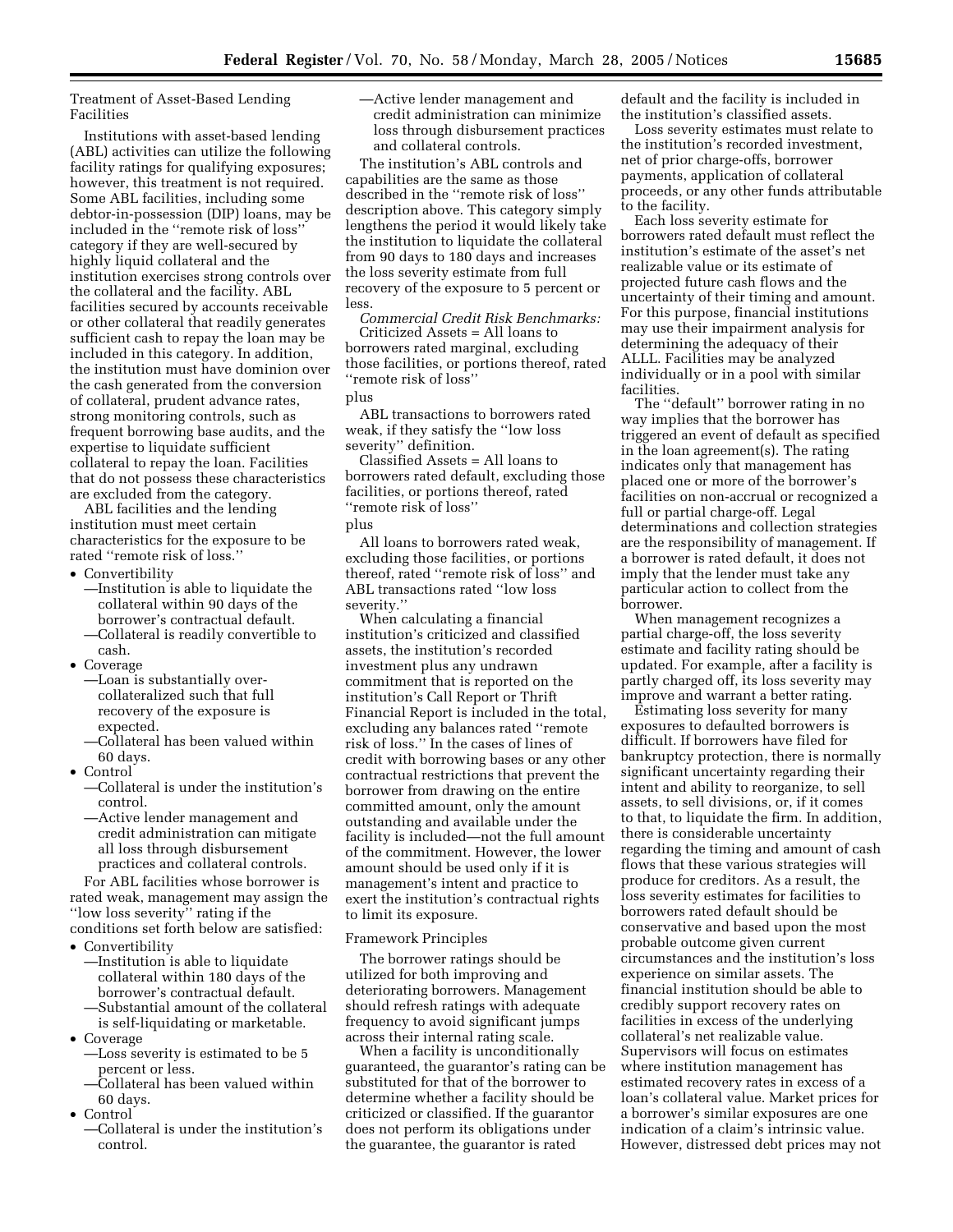be a realistic indication of value if trading volume is low compared to the magnitude of the institution's exposure.

Split facility ratings should be used only when part of the facility meets the criteria for the ''remote risk of loss'' category. When a portion of a facility is rated ''remote risk of loss,'' management's loss severity estimate should only reflect the risk associated with the remaining portion of the facility.

To eliminate the need for split facility ratings and further simplify the

framework, institutions have the option to disregard the ''remote risk of loss'' category for loans partially secured by collateral that qualify for the treatment. In that case, the institution would reflect the loss characteristics of the loan in its entirety when estimating the loan's loss severity and slot the loan in one of the three remaining facility ratings.

Because individually rating every borrower would be labor-intensive and costly, institutions may use an alternative rating approach for

borrowers with an aggregate exposure below a specified threshold. Examiners will evaluate the appropriateness of the alternative rating approach and aggregate exposure threshold by considering factors such as the size of the institution, the risk profile of the subject exposures, and management's portfolio management capabilities.

The following chart summarizes the structure of the proposed framework: **BILLING CODE 4810–33–P; 6210–01–P; 6714–01–P; 6720–01–P** 

## **Chart 1—Framework Overview**



The following examples highlight how certain loan facilities should be rated under the ''Uniform Agreement on the Assessment of Commercial Credit Risk.''

# **Example 1. Marginal Borrower Rating**

*Credit Facility:* \$100 line of credit for working capital, \$50 outstanding *Source of Repayment:*

Primary: Cash flow from conversion of assets

Secondary: Security interest in all corporate assets

*Collateral:* Accounts receivable with a net book value of \$70 from large hospitals, nursing care facilities, and other health care providers. Receivables turn slowly, 120–150 days, but with a low level of uncollectible accounts. No customer concentrations exceed

**Appendix A. Application of Framework**  5 percent of sales. Modest inventory levels consist of products to fill specific orders.

> *Situation:* The borrower is a distributor of health care products. Consolidation of health care providers in the firm's market area has had a negative effect on its revenues, profitability, and cash flow. The borrower's balance sheet exhibits moderate leverage and liquidity. The firm is currently operating at break-even. The firm has developed a new relationship with a hospital chain that operates in adjacent markets to the firm's traditional trade area. The new client is expected to increase sales by 10 percent in the coming fiscal year. If this expectation materializes, the borrower should return to profitability. Line utilization has increased over the last fiscal year; however, the remaining availability should provide sufficient liquidity during this slow period.

*Borrower Rating:* The borrower has shown material negative financial trends; however, it appears that there is sufficient financial flexibility to positively address the cause of the concerns without significant deviation from its original business plan. Accordingly, the borrower is rated marginal.

The loan is included in criticized assets.

# **Example 2. Weak Borrower Rating**

*Credit Facility:* \$100 line of credit for working capital purposes, \$100 outstanding. Borrowing base equal to 70 percent of eligible accounts receivable.

*Sources of Repayment:*

Primary: Cash flow from conversion of assets

Secondary: Security interest in all unencumbered corporate assets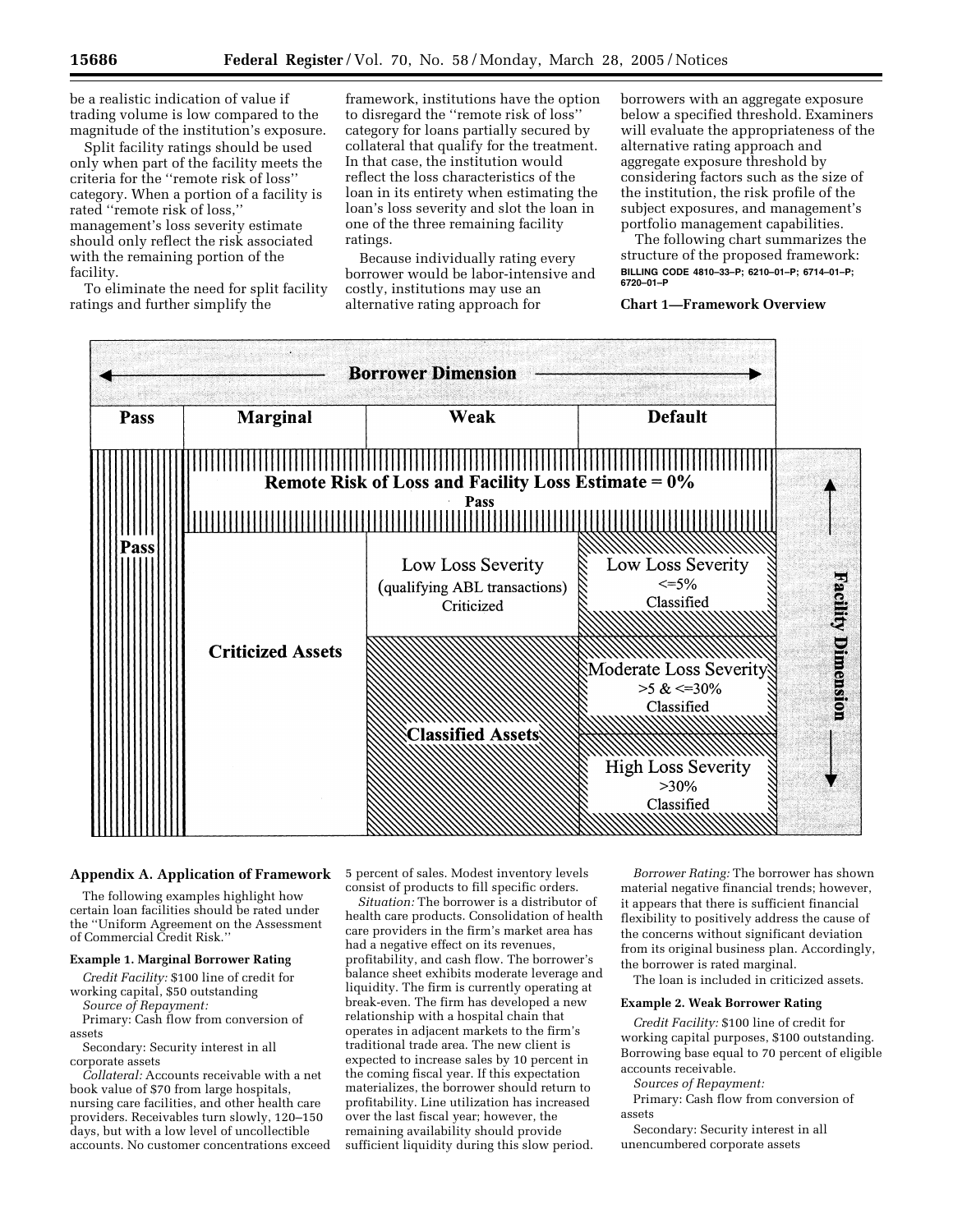*Situation:* The borrower is a regional truck transportation firm. A sustained increase in fuel prices over the last six months led to operating losses. The borrower has been unable to increase prices to offset the higher fuel prices.

The borrower's interest payments have been running 15 to 30 days late over the last several months. Net cash flow from operations is breakeven, but sufficient to meet lease payments on its truck fleet. The borrower leases all of its trucks from the manufacturer's leasing company. The line was recently fully drawn to pay registration fees and insurance premiums for the fleet. The borrower is moderately leveraged and has minimal levels of liquid assets. Borrower continues to maintain its customer base and generate new business, but pricing pressures are forcing it to run unprofitably.

The most recent borrowing base certificate indicates the borrower is in compliance with the advance rate.

*Borrower and*

*Facility rating:* The borrower's unprofitable operations and lack of liquidity constitute well-defined credit weaknesses. As a result, the borrower is rated weak.

The loan is included in classified assets.

## **Example 3. Remote Risk of Loss Facility Rating**

*Credit Facilities:* \$100 line of credit to fund seasonal fluctuations in cash flow

\$100 mortgage for the acquisition of farmland

*Sources of Repayment:*

Primary: Cash flow from operations Secondary: Security interest in collateral *Collateral:* The line of credit is secured by

livestock and crops with a market value of \$110. The mortgage is secured by a lien on acreage valued at \$75. A U.S. government agency guarantee was obtained on the mortgage loan. The guarantee covers 75% of any principal deficiency the institution suffers on the mortgage.

*Situation:* Borrower's financial information reflects the negative effect of low commodity prices and a reduction in the value of the livestock. The borrower does not have adequate sources of liquidity to remain operating. Both loans have been placed on nonaccrual since they are delinquent in excess of 90 days. Institution management has completed a recent inspection of the livestock and crops securing their loan. The borrower has placed its operations up for sale, including all of the collateral securing both loans. The farmland is under contract with a purchase price of \$75. Management expects to realize after selling expenses \$100 from the sale of livestock and crops and \$70 from the sale of the farmland. As a result, management expects to collect approximately \$20 (75% of \$30) under the government guarantee. Management estimates that the mortgage has impairment of \$10 based on the fair value of the collateral and the guarantee.

*Borrower and Facility rating:* The borrower is rated default because the loans are on nonaccrual.

Because the line of credit is adequately collateralized by marketable collateral, the facility is rated ''remote risk of loss.'' The portion of the mortgage supported by the sale

of the property and proceeds from the government guarantee, \$90, is also considered ''remote risk of loss.'' The remaining \$10 balance is rated loss due to the collateral shortfall and the unlikely prospects of collecting additional amounts.

The line of credit and the portion of the mortgage supported by the government guarantee are included in pass assets.

### **Example 4. Rating Assignments for Multiple Loans to a Single Borrower**

*Credit Facilities:* \$100 mortgage for permanent financing of an office building located at One Main Street.

\$100 mortgage for permanent financing of an office building located at One Central Avenue.

*Sources of Repayment:*

Primary: Rental income

Secondary:Sale of real estate

*Collateral:* Each loan is secured by a perfected first mortgage on the financed property. The values of the Main Street and Central Avenue properties are \$85 and \$110, respectively.

*Situation:* The borrower is a real estate holding company for the two commercial office buildings. The Main Street building is not performing well and is generating insufficient cash flow to maintain the building, renovate vacant space for new tenants, and service the debt. The borrower is more than 90 days delinquent on the building's mortgage. Because the building's rents have declined and its vacancy rate has increased, the fair market value of the troubled property has declined to \$85 from \$120 at the time of loan origination. Market conditions do not favor better performance of the Main Street property in the short run. As a result, management has placed the loan on nonaccrual.

The Central Avenue property is performing adequately, but is not generating sufficient excess cash flow to meet the debt service requirements of the first loan. The property is currently estimated to be worth \$110. Since the loan's primary source of repayment remains adequate to service the debt, the credit remains on accrual basis.

According to institution management's estimates, foreclosing on the troubled Main Street building and selling it would realize \$75, net of brokerage fees and other selling expenses. However, the institution is exploring other workout strategies exclusive of foreclosure. These strategies may mitigate the amount of loss to the institution. To be conservative, the institution bases its loss severity estimate on the foreclosure scenario. If the Central Avenue building continues to generate sufficient cash flow to service the loan and maintains its fair market value, the institution does not expect to incur any loss on the second loan. Therefore, management assigns a 5 percent loss severity estimate to the facility, which is equal to its impairment estimate for a pool of similar facilities and borrowers.

*Borrower and Facility Ratings:* The borrower is rated default because the one mortgage is on non-accrual.

The mortgage on the Main Street property is rated ''moderate loss severity'' (>5% and <=30%) because management's estimate is a

25 percent loss severity. The mortgage on the Central Avenue property is rated ''low loss severity'' (<=5%) because management's estimate is a 5 percent loss severity.

Both facilities are included in classified assets.

#### **Example 5. Loss Recognition**

*Credit Facility:* \$100 term loan

*Source of Repayment:*

Primary: Cash flow from business

Secondary: Security interest in collateral

*Collateral:* The institution has a blanket lien on all business assets with an estimated value of \$60.

*Situation:* The borrower is seriously delinquent on its loan payments and has filed for bankruptcy protection. Because the borrower's business prospects are poor, liquidation of collateral is the only means by which the institution will receive repayment. Management estimates net realizable value ranges between \$50 and \$60. As a result, management charges off \$40 and places the loan on nonaccrual. Management also assigns a 10 percent loss severity estimate to the remaining balance, which is equal to its impairment estimate for a pool of similar facilities and borrowers.

*Borrower and Facility Rating:* Since the borrower's facility was placed on nonaccrual and partially charged off, the borrower is rated default.

After recognizing a loss in the amount of \$40, the facility's remaining balance is rated ''moderate loss severity'' (>5% and <30%) because management's analysis indicates impairment of 10 percent of the loan balance. The loan is included in classified assets.

#### **Example 6. Asset-Backed Loan**

*Credit Facility:* \$100 revolving credit facility, \$50 outstanding with \$20 available under the borrowing base

*Sources of Repayment:*

Primary: Conversion of accounts receivable Secondary: Liquidation of collateral

*Collateral:* Accounts receivable from companies with investment grade external ratings.

*Situation:* The borrower manufactures patio furniture. Because the prices of aluminum and other raw materials have increased, the borrower's profit margin has compressed significantly. As a result, the borrower's financial condition exhibits welldefined credit weaknesses.

Despite the borrower's financial weakness, the financial institution is well-positioned to recover its loan balance and interest. The institution controls all cash receipts of the company through a lock-box and applies excess funds daily against the loan balance. The institution also controls the borrower's cash disbursements. The facility has a borrowing base that allows the borrower to draw 70 percent of eligible receivables. Eligibility is based on restrictive requirements designed to exclude lowquality or disputed receivables. Management monitors adherence to the requirements by conducting periodic on-site audits of the borrower's accounts receivable. Management estimates that the facility is not impaired because the collateral is liquid and has ample coverage, the account receivables